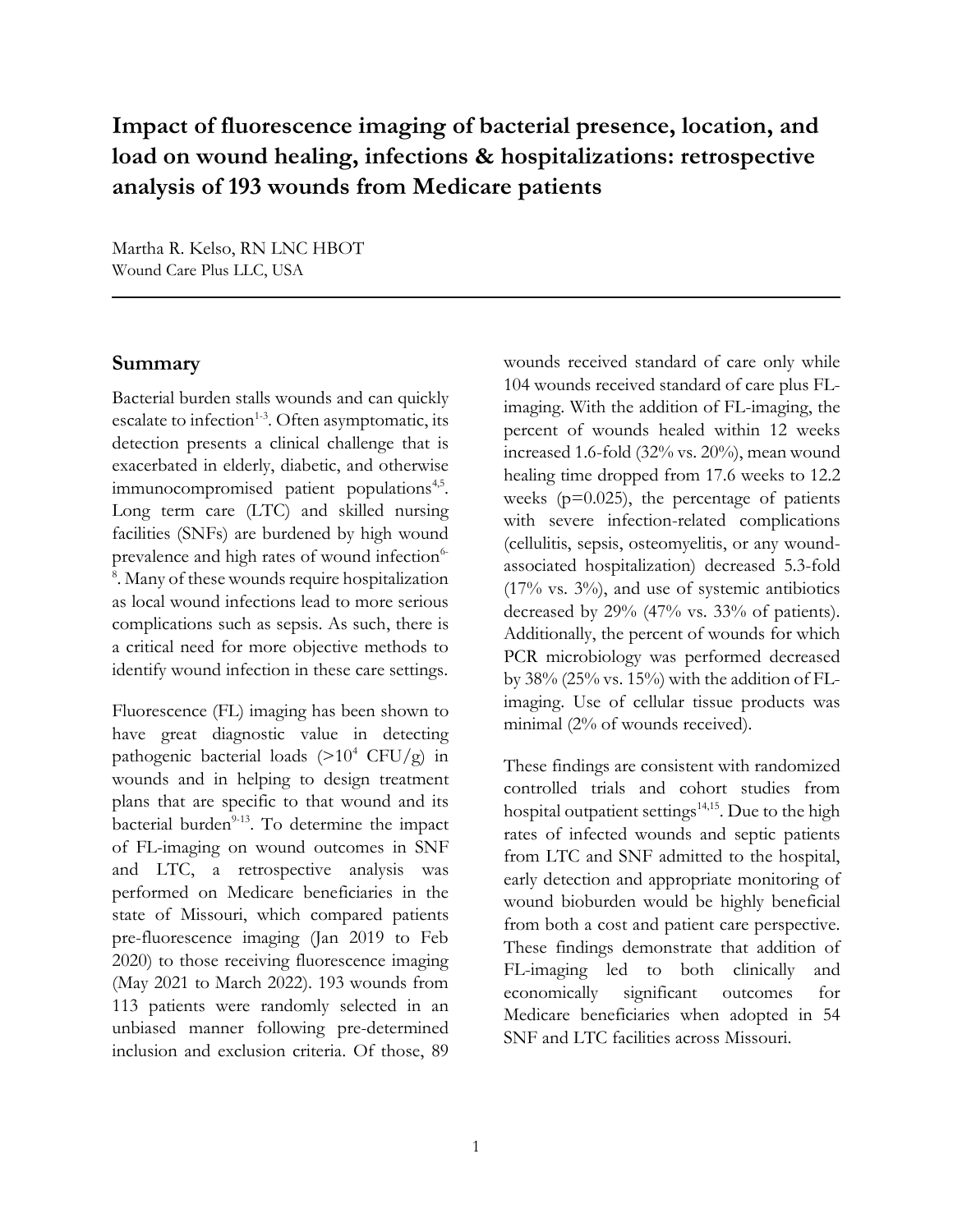#### **Introduction**

Long term care (LTC) and skilled nursing facilities (SNF) have a disproportionately high rate of wounds and wound-related infections. The prevalence of pressure ulcers in LTC facilities ranges from  $2.6\%$  up to  $54\%/16-19}$ . Skin and soft tissue infections are the third most common infection found in this care setting, with a high incidence rate of up to 2.1 cases per 1000 resident days<sup>7</sup>. All too often, infections develop in these wounds due to delayed detection of high bacterial loads; this can result in serious complications requiring hospitalization of these residents, such as osteomyelitis, gangrene, and sepsis. Wounds of all etiologies represent a risk for the development of severe sepsis. Infection and sepsis are particularly hard to fight in the context of a multi-morbid patient, such as those in LTC and SNFs. Appropriate and timely management of wound bioburden and infection is integral to avoid morbidity and mortality due to sepsis. Nursing home residents were 7-fold more likely to have a severe sepsis diagnosis $^{20}$  and nursing facility residents experience higher rates of ICU admissions, longer hospital stays and higher inhospital mortality rates compared to nonnursing facility residents $20-22$ . Sepsis is a serious public health issue with an estimated 1.7 million adult cases (mean age 64 y.o.) annually in the U.S. <sup>23</sup>. Sepsis is associated with 270,000 annual US deaths at a cost of over \$27 billion USD<sup>24</sup>. The challenges of wound care in the LTC and SNF settings are exacerbated by economic constraints and the high prevalence of residents with drug-resistant pathogens that make subsequent infections more difficult to treat<sup>20,25</sup>. In fact, antimicrobial resistance has substantial impact in determining clinical unresponsiveness to treatment and rapid evolution to sepsis and septic shock $26$ .

Point-of-care fluorescence (FL) imaging of wound bacterial presence, location, and load has been subjected to extensive research to validate the diagnostic accuracy and utility of FL-imaging for bacterial detection and treatment planning across all wound types and all skin tones $9-13$ . Multiple clinical trials have demonstrated that FL-imaging has a positive predictive value of >95% for detecting bacteria at loads of  $>10^4$  CFU/g<sup>9-13</sup> and increases the sensitivity of detecting these loads of bacteria by 3- to 4-fold over assessment by clinical signs and symptoms of infection (CSS) alone<sup>9,10</sup>. It also has been shown to improve detection of wound-associated cellulitis<sup>27</sup>. Treatment plans are reported to change after imaging in  $\approx 70\%$ of wounds<sup>9,10</sup>. Delphi consensus guidelines published on this technology in 2021 established what constitutes medical necessity for imaging, the recommended frequency of imaging, and the need for extensive training on the technology and image interpretation<sup>5</sup>.

Strong clinical outcome improvements have been reported when this technology was incorporated into the outpatient setting based on these guidelines<sup>14,15,28</sup>. A randomized control trial in a hospital outpatient setting reported over 200% improvements in 12-week healing rates (45% vs. 19%) in foot ulcer wounds randomized to the study arm with FLimaging<sup>15</sup> . Similarly, a retrospective study in the hospital outpatient setting reported 12-week healing rate improvements of 23% when this imaging technology was implemented in the real world across all patients being treated at a foot ulcer clinic (i.e. no exclusion criteria), as well as a 33% decrease in systemic antibiotic prescribing<sup>14</sup>. Substantial cost savings to the National Health Service were associated with the implementation of this technology<sup>14</sup>. Based on this body of evidence, FL-imaging has been recommended by the International Wound Infection Institute 2022 guidelines<sup>4</sup> and the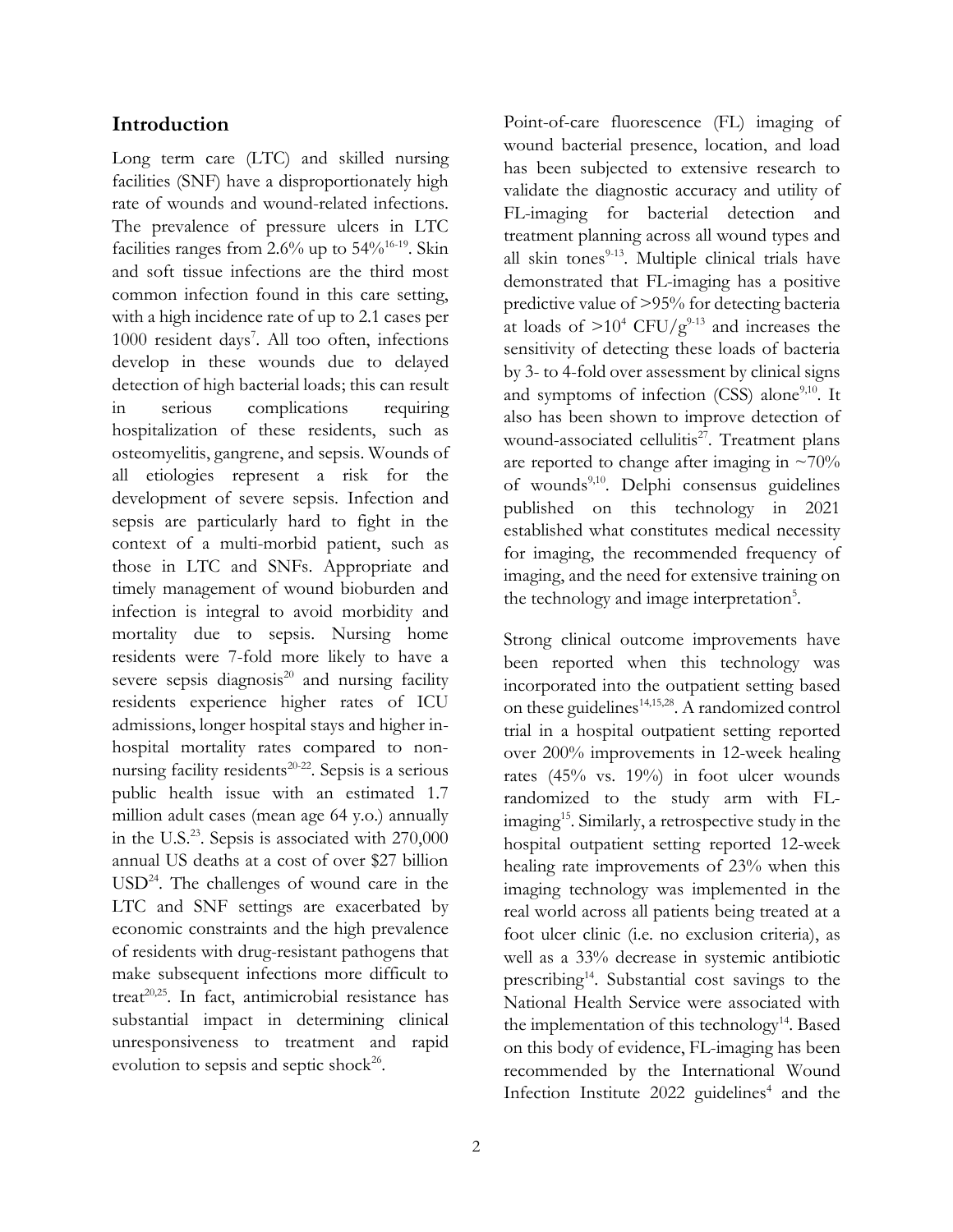International Surgical Wound Complications Advisory Panel 2022 guidelines<sup>29</sup>.

SNFs and LTC facilities typically care for patients with greater number of co-morbidities and therefore wounds that are the most challenging to heal $1^{7,30,31}$ . Randomized control trials (RCTs) and other clinical studies are rarely offered to this patient population due to logistical challenges, including the large number of exclusion criteria the patients would have<sup>32</sup>. Paradoxically, this is the population most likely to benefit from new technology and from advanced wound care. Their wounds are at high risk for infection and related complications that frequently necessitate transfer to acute care for treatment. Published case studies suggest strong benefit of FLimaging of wound bacteria in SNFs<sup>33</sup>, especially as these patients are the most likely to be immunocompromised and therefore fail to mount signs and symptoms of wound and systemic infection<sup>5</sup>. They are also more likely to have adverse reactions to prescribed systemic antibiotics<sup>34</sup>. However, to date there have been no clinical outcome studies on FL-imaging of bacteria from SNF and LTC settings.

This retrospective pre/post intervention analysis was performed on 193 wounds from 113 Medicare-covered patients in the state of Missouri to determine definitively whether this imaging procedure had improved outcomes and reduced associated treatment costs in the SNF and LTC patient population.

## **Methods**

Study population & design. This retrospective chart review (RCR), pre/post interventional study included 193 wounds from 113 patients. Two time periods were evaluated: prefluorescence imaging (Jan 2019 to Feb 2020) and post-fluorescence imaging (May 2021 to

March 2022). These dates avoided the time during the pandemic when facilities (SNF and LTC) restricted access to outside providers.

Patient selection. First, the Wound Care Plus LLC patient database was filtered to identify patients who (1) received at least one debridement, as indicated by CPT codes 11042, 11045, 97597, and/or 97598, during the study period; (2) were treated by one of 17 Wound Care Plus LLC providers in a SNF or LTC setting; and (3) were covered by Medicare of Missouri. These criteria generated a population of 194 patients, where each patient was allocated to one of two dichotomous cohorts: pre-fluorescence imaging (standard of care; SoC) or post-fluorescence imaging (FL). Patients in the FL cohort must have had at least one FL-imaging procedure during the study period, indicated by CPT code 0598T.

Wound selection. Wounds were included in this analysis if they (1) were present or received care for more than 4 weeks; (2) had an admission date within the study period; (3) had an ICD-10-CM code indicating a diabetic ulcer, pressure ulcer, or mixed etiology ulcer where pressure was a contributing factor. A maximum of three wounds per patient were included in this analysis. Where more than 3 eligible wounds were present on a patient, 3 wounds were selected using a random number generator. 81 patients did not have wounds that met the inclusion criteria and were therefore not included in this analysis. Other than FL-imaging, there were no other additions or changes to services between these time periods.

Data collection. A set of main research questions was scripted and revised by all principal investigators at the beginning of the study and the resulting dataset was designed in line with the research questions. Variables were defined and operationalized in accordance with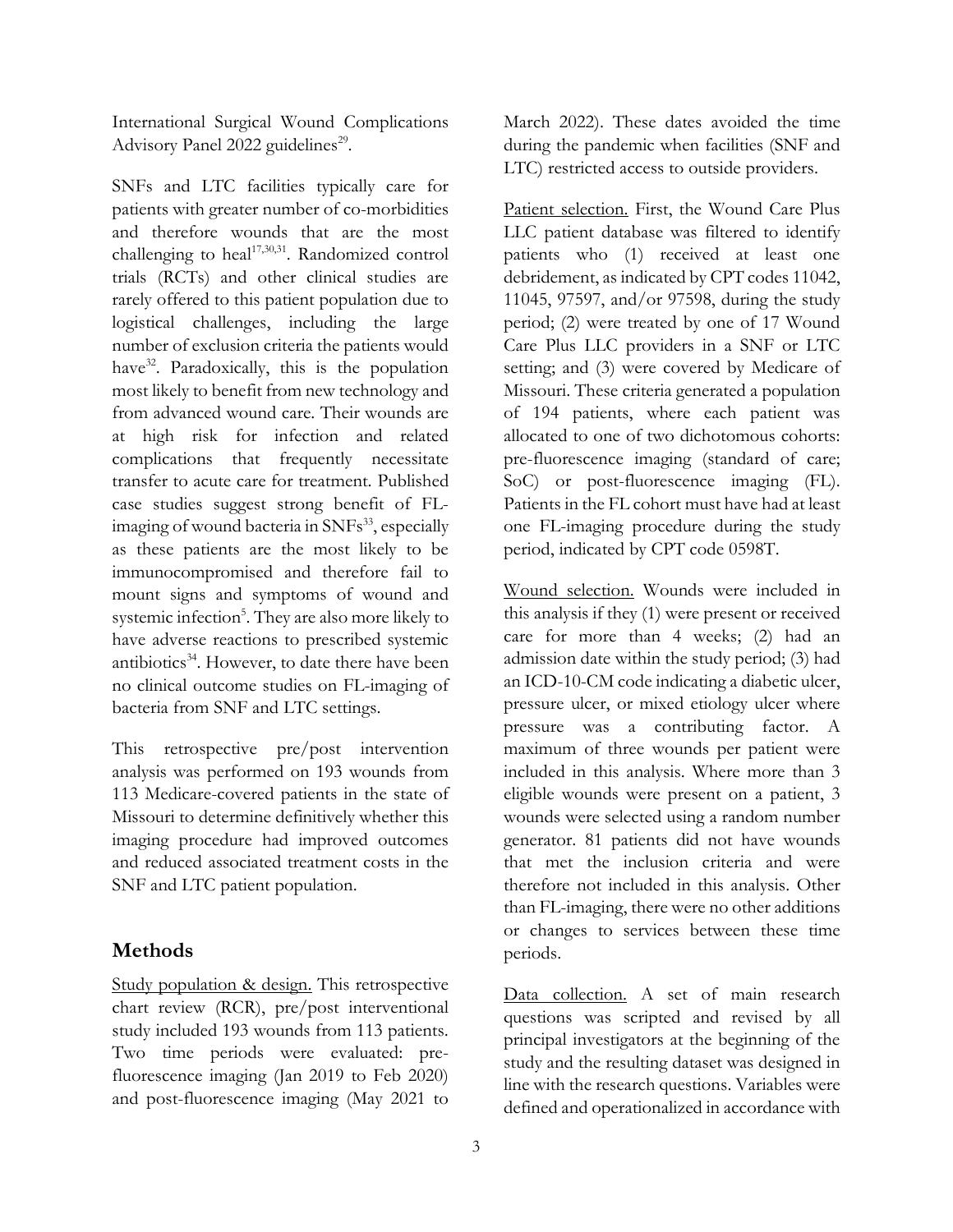extensive literature research. The dataset was revised and accepted by all researchers before the data collection took place. A detailed data collection manual (Standard Operating Procedure) was created, and data abstractors were trained prior and monitored throughout data collection. A pilot data collection test was conducted, and operational weaknesses addressed before the data collection could continue. Any discrepancies or doubts regarding coding of a given variable were discussed and resolved. Data collection was focused on accuracy, consistency, and objectivity. The principal investigators took care in providing unbiased information to the data collectors to avoid collection bias. After the dataset was deemed complete, a set of 2 audits was performed by an independent data analyst to ensure reliability.

Statistics. Impact of FL-imaging on the average duration to heal was analyzed for the wounds that healed in either cohort  $(n=83/193, 43\%)$ using a 2-tailed t-test.

## **Results**

Patient population. The systematic, unbiased method outlined above resulted in a dataset of 193 wounds from 113 patients who had been seen by 17 Wound Care Plus LLC providers across 54 facilities in Missouri, U.S. Of these, 52 patients (89 wounds) were in the SoC cohort; these patients were admitted between January 2019 and March 2020 and received care for at least 4 weeks. 61 patients (104 wounds) were in the FL cohort; these patients were admitted between May 2021 and March 2022, received care for at least 4 weeks, and had at least one FL-imaging session. **Table 1** reports the patient demographics and wound characteristics in these two cohorts, while **Table 2** breaks down the comorbidities identified in each cohort.

| Table 1: Patient demographics and wound characteristics. |
|----------------------------------------------------------|
|----------------------------------------------------------|

|                                          | SoC<br>Jan 2019-Feb 2020 |               | <b>FL</b><br>May 2021-Mar 2022 |               |
|------------------------------------------|--------------------------|---------------|--------------------------------|---------------|
|                                          |                          |               |                                |               |
| Patients                                 | $\mathbf n$              | $\frac{0}{0}$ | $\mathbf n$                    | $\frac{0}{0}$ |
| 113 total                                | 52                       | 46            | 61                             | 54            |
| Age                                      |                          |               |                                |               |
| Mean (SD)                                | 73                       |               | 82                             |               |
| Range                                    | 41-98                    |               | 56-100                         |               |
| <b>Sex</b>                               | $\mathbf n$              | $\frac{0}{0}$ | $\mathbf n$                    | $\frac{0}{0}$ |
| Female                                   | 24                       | 46            | 35                             | 57            |
| Male                                     | 28                       | 54            | 26                             | 43            |
| <b>Type of Facility</b>                  | $\mathbf n$              | $\frac{0}{0}$ | $\mathbf n$                    | $\frac{0}{0}$ |
| SNF (Skilled Nursing Facility)           | 50                       | 96            | 61                             | 100           |
| LTC (Long Term Care Facility)            |                          | 2             | $\theta$                       | $\theta$      |
| Rehabilitation Center/Hospital           |                          | 2             | 0                              | $\Omega$      |
| Polypharmacy                             | $\mathbf n$              | $\frac{0}{0}$ | $\mathbf n$                    | $\frac{0}{0}$ |
| Yes                                      | 45                       | 87            | 56                             | 92            |
| $\rm No$                                 | 6                        | 12            | 5                              | 8             |
| Antibiotic for a non-wound related cause | $\mathbf n$              | $\frac{0}{0}$ | $\mathbf n$                    | $\frac{0}{0}$ |
|                                          | 7                        | 13            | 10                             | 16            |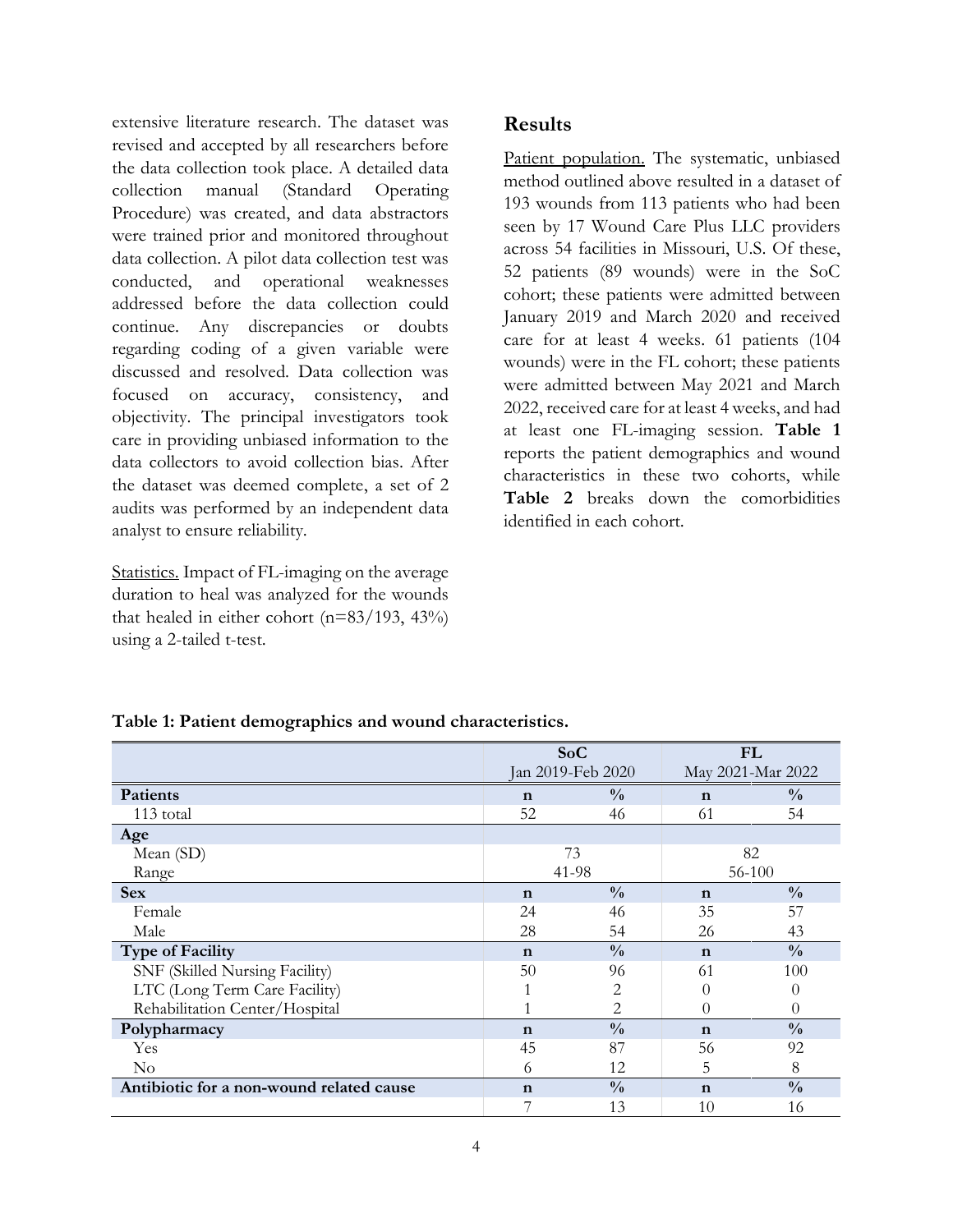| Comorbidities                                      | $\mathbf n$ | $\frac{0}{0}$ | $\mathbf n$ | $\frac{0}{0}$ |
|----------------------------------------------------|-------------|---------------|-------------|---------------|
| $\geq 1$                                           | 42          | 81            | 54          | 89            |
| None                                               | 10          | 16            |             | 11            |
| Average # comorbidities                            | 2.4         |               | 2.1         |               |
| Wounds                                             | $\mathbf n$ | $\frac{0}{0}$ | $\mathbf n$ | $\frac{0}{0}$ |
| 193 total                                          | 89          | 46            | 104         | 54            |
| <b>Wound Type</b>                                  | $\mathbf n$ | $\frac{0}{0}$ | $\mathbf n$ | $\frac{0}{0}$ |
| diabetic ulcer                                     | 18          | 9             | 8           | 4             |
| pressure injury                                    | 67          | 35            | 42          | 22            |
| chronic wound of mixed etiology including pressure |             | 2             | 54          | 28            |
| Severity                                           | $\mathbf n$ | $\frac{0}{0}$ | $\mathbf n$ | $\frac{0}{0}$ |
| full thickness                                     | 83          | 93            | 97          | 93            |
| partial thickness                                  | 3           | 3             |             | 5             |
| unstageable                                        |             |               |             |               |

**Table 2: Detailed breakdown of the comorbidities identified in the study patient population.**

|                                       | SoC         |               | FL          |               |
|---------------------------------------|-------------|---------------|-------------|---------------|
| Comorbidities                         | $\mathbf n$ | $\frac{0}{0}$ | $\mathbf n$ | $\frac{0}{0}$ |
| Diabetes                              | 25          | 24            | 32          | 28            |
| Malnutrition/Anemia                   | 17          | 17            | 15          | 13            |
| Vascular insufficiency                | 14          | 14            | 13          | 12            |
| Chronic obstructive pulmonary disease | 14          | 14            | 13          | 12            |
| Obesity                               | 12          | 12            | 16          | 14            |
| Chronic kidney disease                | 12          | 12            | 5           | 4             |
| Congestive heart disease              | 9           | 9             | 13          | 12            |
| Lymphedema                            | $\theta$    | $\Omega$      | 5           | 4             |
| Immunodeficiency                      | $\Omega$    | $\Omega$      |             |               |
| Total                                 | 103         |               | 113         |               |

Wound healing. This analysis revealed that the **percentage of wounds healed within 12 weeks increased by 57%** (20.2% to 31.7%) after FL-imaging information was added to treatment of this immunocompromised, high risk, infection-prone, and hard to heal patient population, when medically indicated<sup>5</sup>. Similarly, the percentage of wounds healed at 8-weeks increased by 51% (14.6% to 22.6%) with the addition of FL-imaging. Of the wounds that healed at any point, the **average duration of healing was 12.2 weeks with FL-imaging vs. 17.6 weeks before FLimaging** was available to this patient population (31% decrease,  $p = 0.025$ ). This

By 20 weeks a smaller percentage of wounds had healed in the SoC cohort (28.1%) than were healed by 12-weeks in the FL cohort (31.7%), **suggesting that 8 weeks of additional standard care was not sufficient to bridge this gap.**

finding of 12-week healing rates almost doubling is aligned with randomized controlled trial evidence in the outpatient population  $15$ , but the data herein represents a much more compromised and challenging to heal aged population. Further, we achieved this with minimal use of cellular tissue products (only 1.6% of all study wounds received CTPs).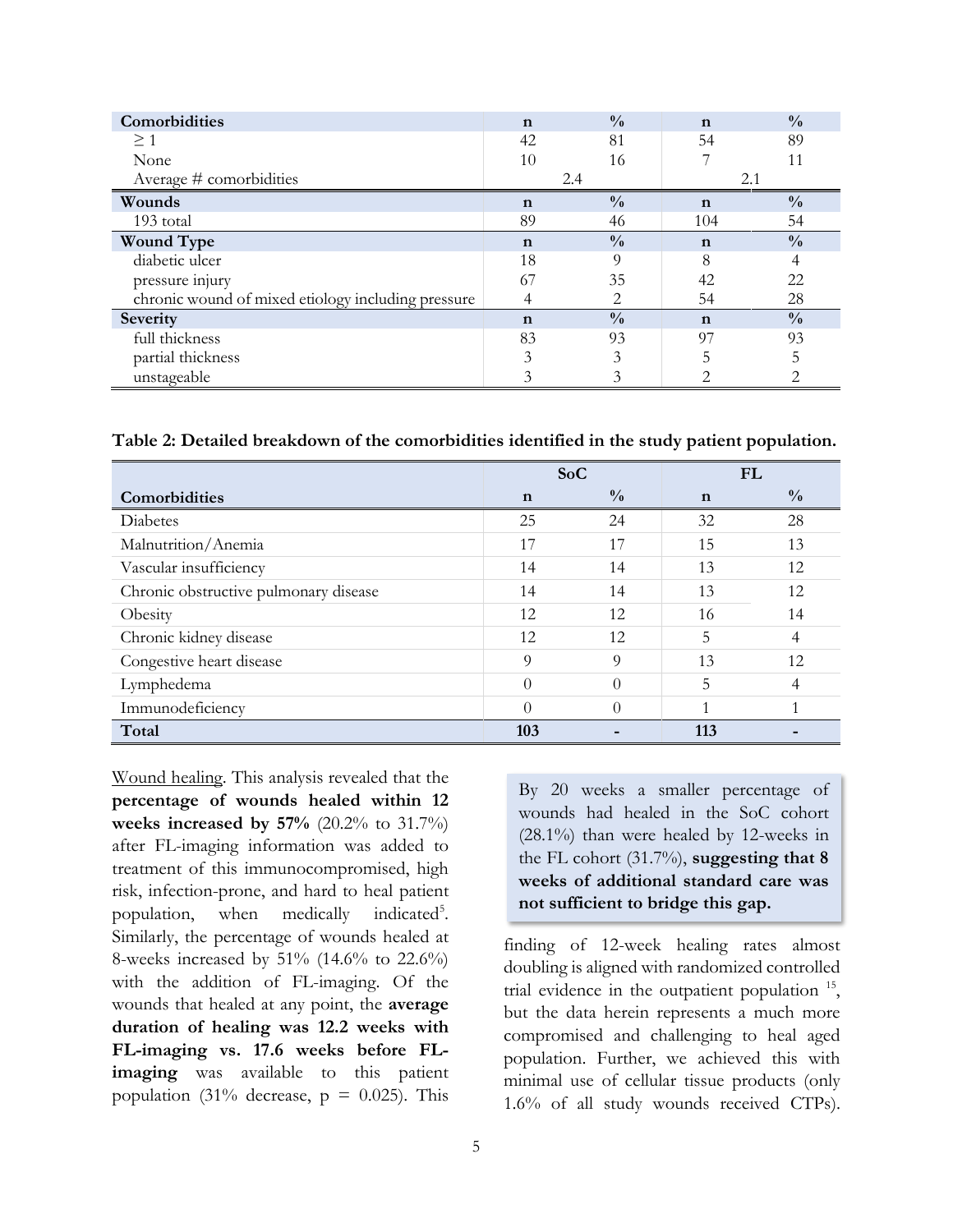

**Figure 1: (A)** Average duration of study wounds that healed at any point. **(B)** Wound healing rates for wounds pre/post FL-imaging.  $Soc =$  standard of care;  $FL = Soc$  plus fluorescence imaging.

Infection, antibiotics, & hospitalizations. The **percentage of patients with severe infection-related complications** (cellulitis, sepsis, osteomyelitis, or any wound-associated hospitalization) was **5.3-fold lower** in patients who received FL-imaging (3.3% FL vs. 17.3% SoC). As bacterial burden could be proactively monitored and addressed before it spread to infection, the **use of systemic antibiotics decreased by 29%** (47.2% SoC patients vs. 33.3% FL patients). When prescribed, 1.7 antibiotic courses were required, on average. For reference, the average cost of a course of systemic antibiotics ranges from \$2000 to \$4500, depending on the specific antibiotic used.

Volume of performed procedures. After incorporation of FL-imaging, we observed a substantial **38% decrease in the percent of wounds for which microbiology (PCR) was performed** (24.7% vs. 15.4%). The median number of fluorescence imaging procedures, when performed, was 5 (range: 1 to 20).

#### **Discussion**

When implementing new clinical advances, it is an unfortunate reality that LTC and SNF patients are often the last to benefit. Studies assessing these clinical advances are typically not performed in these settings<sup>32</sup>, despite the relevance to this wound-prone patient population and the high cost to treat their frequent wound infection complications, including acute hospitalizations $6,7,20$ . This emphasizes the importance of the current study, which directly evaluated these metrics to make conclusions about the care benefit to this vulnerable patient population in these sites of service. The resulting data clearly demonstrates that use of point-of-care FL-imaging for detection of wound bacterial location and loads  $(>10^4 \text{ CFU/g})$  improves wound outcomes in the SNF and LTC context, consistent with evidence reported in the outpatient setting<sup>14,15</sup>. With SoC, 12-week healing rates in this population were 20%. The longer the wound remains open, the longer it is at risk of severe infection complications<sup>4</sup>. Our analysis revealed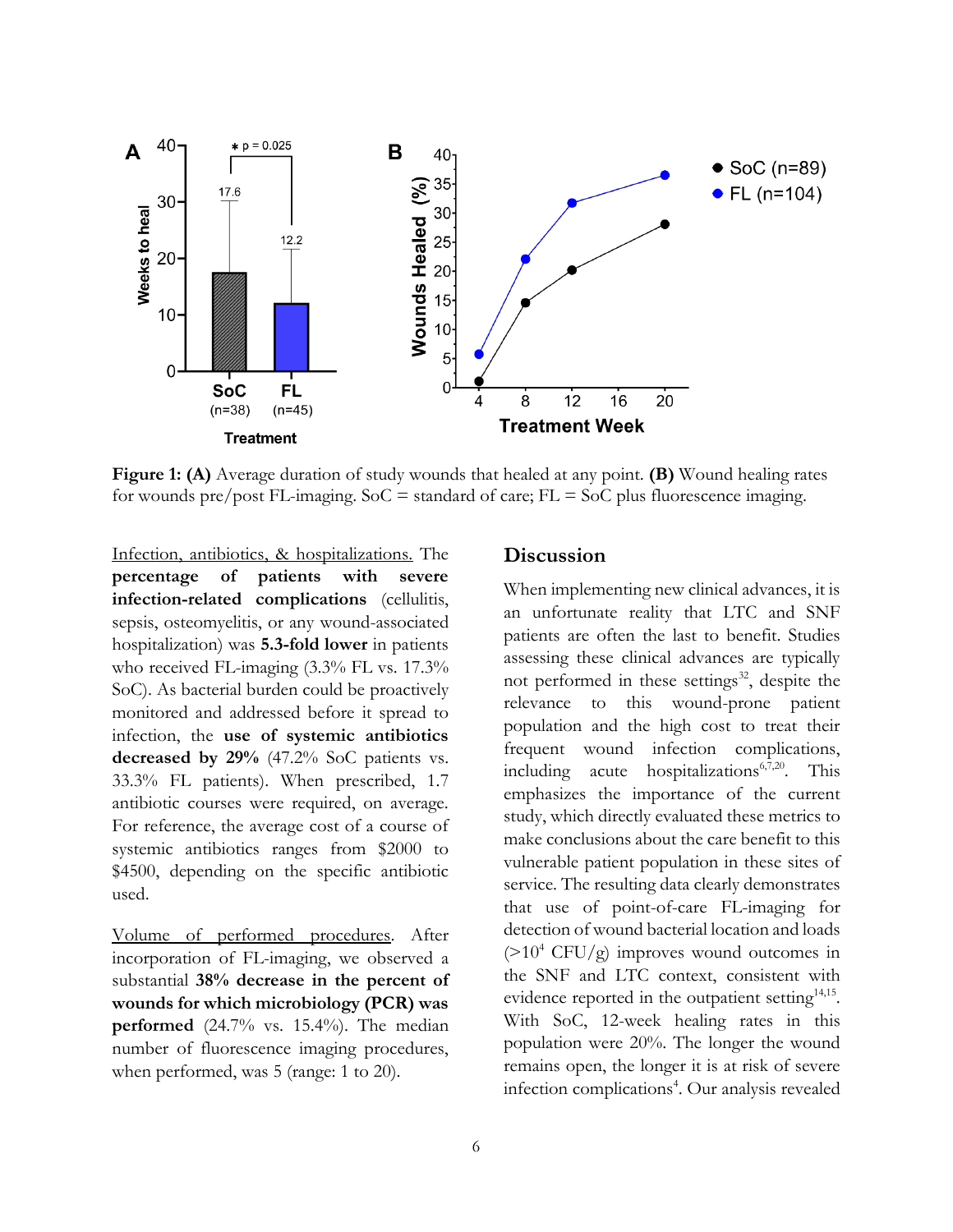that 17% of SoC patients experienced an infection-associated complication with their wound (cellulitis, osteomyelitis, sepsis, amputation, and/or hospitalization). In contrast, the rate of infection complications fell to 3% in patients whose wounds were imaged for bacteria at least once during their treatment, while 12-week healing rates increased to 32%. This study reflects the standard of wound care received by residents across 54 facilities and is therefore generalizable to other facilities across the United States. After completing the required clinician training on the FL-imaging procedure, these outcome improvements (i.e. healing rates and reduction in severe infection complications), would also be expected in facilities across the US that adopted this procedure.

Low wound closure rates prolong poor quality of life and infection risk for patients and incur tremendous financial costs to patients, health systems, and payers. With standard of care, 12 week healing rates in this population were 10% lower than 12-week healing rates for the US outpatient wound population  $({\sim}30\%)^{35}$ , as would be expected in these harder to heal patients. National average DFU healing rates outside of clinical trials, within any time frame, have been reported as 45% in the United States<sup>35</sup>. Put another way, 55% of chronic wounds fail to heal in the United States.

**The 60% increase in 12-week wound healing rate in this study represents a clinically significant quality of life improvement for these patients,** many of whom would likely not have achieved wound closure without this imaging technology.

**The single most impactful factor in driving**  cost in wound care is time to heal<sup>36</sup>. High bacterial loads in wounds increase the cost of care, and this is exacerbated by infection-

associated complications<sup>37</sup>. Herein, the average time to healing was 5.4 weeks faster in the FLimaged cohort (17.6 vs. 12.2 weeks, p=0.025). Each of these eliminated weeks represent eliminated provider visits, time spent charting, debridement, wound dressings (and nursing home FTE time for dressing changes,) possibly high-cost antibiotics or cellular-based tissue products, and costs of infection-related complications.

## **If bacterial loads can be detected and thoroughly removed pre-infection, antibiotic prescribing is not required, and infection rates decrease.**

The findings in this study are attributed to earlier bacterial detection and specific locational information enabled by correctly applied FL-imaging diagnostic information. This facilitated improved treatment planning to remove bacteria more thoroughly through non-systemic interventions (e.g. cleansings, debridement, use of topical antimicrobials, better selection of dressings, knowing not to place a cellular-based tissue product or other advanced therapy contraindicated for high bacterial loads and infection). In large prospective multisite clinical trials, treatment plans changed approximately 70% of the time after incorporating FL-imaging and image interpretation<sup>9,10</sup> and antimicrobial stewardship decisions were specifically impacted in >50% of chronic wounds<sup>10</sup>.

**Rather than increasing antibiotic use when pathogenic bacterial loads were detected, we found that systemic antibiotic use decreased by 29% after the addition of FL-imaging.** This has also been shown in the outpatient setting by Price<sup>14</sup>. Furthermore, we show a 5-fold decrease in severe infection-associated complications.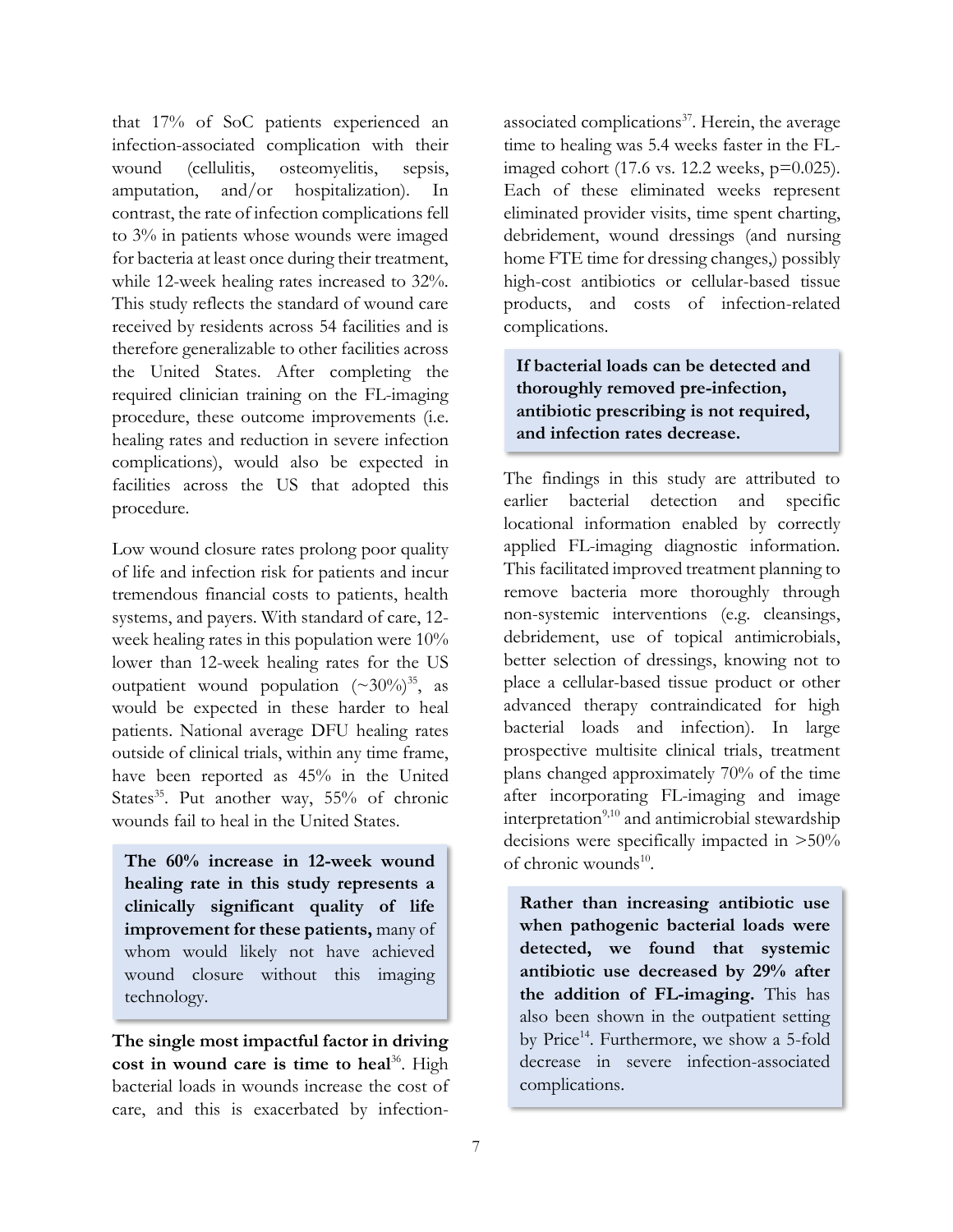Infection prevention and treatment is a battle wound clinicians fight daily, often without appropriate diagnostic information. A seminal publication in 2021 by Serena et al. reported the real-world, alarmingly high and haphazard antimicrobial and antibiotic prescribing practices in wound care across the United States<sup>38</sup>. Based on this unacceptable practice, and the supporting evidence for FL-imaging in antimicrobial stewardship, Serena has proposed FL-imaging of bacterial location and load as a foundation of Joint Commission mandated antimicrobial stewardship programs for wound care<sup>39</sup>.

The utility of FL-imaging for detecting bacteria in chronic wounds has been well documented. In addition to RCTs reporting the impact on wound outcomes, clinical studies have indicated the value of this imaging procedure in influencing treatment plans<sup>9,10,28,40-43</sup>, informing debridement<sup>28,44</sup> and improving overall patient care<sup>9,10,28,43</sup>. Based on this wealth of clinical data, fluorescence imaging was assigned reimbursement codes from the American Medical Association (AMA) and Centers for Medicare and Medicaid Services (CMS). Specifically, the procedure is reimbursed through two CPT codes (category III) for "noncontact real-time fluorescence wound imaging, for bacterial presence, location, and load, per session, first anatomic site (e.g. lower extremity)" (0598T) and "each additional anatomic site (e.g. upper extremity"  $(0599T)^{45}$ . 0598T was granted an APC assignment to 5722/T effective July 1, 2020. The procedure has also been granted four new ICD-10-PCS (procedural) codes for bacterial autofluorescence based on anatomical site: BW52Z1Z (Other Imaging of Trunk using Bacterial Autofluorescence), BW59Z1Z (Other Imaging of Head and Neck using Bacterial Autofluorescence), BW5CZ1Z (Other Imaging of Lower Extremity using Bacterial Autofluorescence), and BW5JZ1Z (Other Imaging of Upper Extremity using Bacterial Autofluorescence); these went into

effect on October 1, 2020. These actions speak to the high level of evidence surrounding the use of FL-imaging in detecting high bacterial loads in chronic wounds.

## **Conclusion**

This systematic retrospective pre/post intervention analysis of Medicare beneficiaries in the state of Missouri undergoing wound treatment revealed substantial outcome improvements and cost savings when FLimaging of bacterial presence, location, and load procedure was included in their care, when medically indicated<sup>5</sup>. Due to the high rates of infected wounds and septic patients from LTC and SNF admitted to the hospital, early detection and appropriate monitoring of wound bioburden is critical from both a cost and patient care perspective. The outcome improvements observed herein in the SNF and LTC settings included a 60% increase in the percent of wounds healed within 12 weeks, a statistically and clinically significant 5-week decrease in mean wound healing time, and a 5 fold reduction in the percentage of patients with severe infection-related complications (cellulitis, sepsis, osteomyelitis, or any woundassociated hospitalization). Rather than increasing antibiotic use when pathogenic bacterial loads were detected, use of systemic antibiotics decreased by 29%. Consistent with randomized control trials and cohort trials in hospital outpatient settings<sup>14,15</sup>, these outcomes are attributed to earlier detection of bacterial load enabled by imaging information and improved treatment planning to more thoroughly remove bacteria through nonsystemic interventions (e.g. cleansings, debridement, use of topical antimicrobials, better selection of dressings). Overall, we report that procedure volume decreased with the faster healing times as well as reduced laboratory testing of wound microbiology,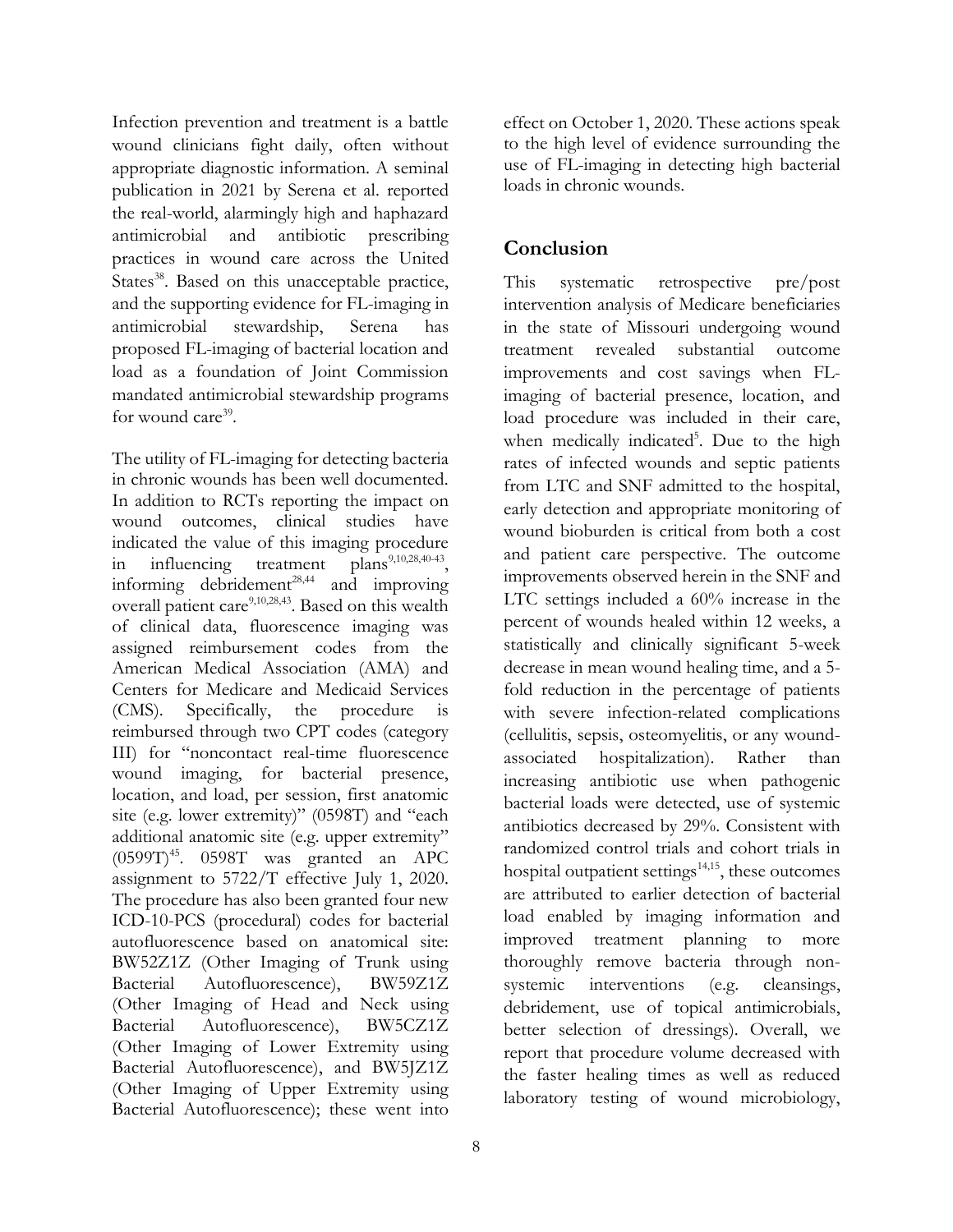equating to clinically and economically significant outcomes for Medicare and its beneficiaries.

#### **References**

- 1. Xu, L. *et al.* Bacterial load predicts healing rate in neuropathic diabetic foot ulcers. *Diabetes Care* **30**, 378-380, doi:10.2337/dc06-1383 (2007).
- 2. Lantis, J. C., 2nd *et al.* The influence of patient and wound variables on healing of venous leg ulcers in a randomized controlled trial of growth-arrested allogeneic keratinocytes and fibroblasts. *J Vasc Surg* **58**, 433-439, doi:10.1016/j.jvs.2012.12.055 (2013).
- 3. Goldberg, S. & Diegelmann, R. What Makes Wounds Chronic. *Surg Clin North Am* **100**, 681-693, doi:10.1016/j.suc.2020.05.001  $(2020).$
- 4. *International Wound Infection Institute (IWII) Wound Infection in Clinical Practice*. Wounds International, 2022. Available online at: <https://woundinfection-institute.com/>
- 5. Oropallo, A. R. *et al.* Guidelines for Point-of-Care Fluorescence Imaging for Detection of Wound Bacterial Burden Based on Delphi Consensus. *Diagnostics (Basel)* **11**, doi:10.3390/diagnostics11071219 (2021).
- 6. Sen, C. K. *et al.* Human skin wounds: a major and snowballing threat to public health and the economy. *Wound Repair Regen* **17**, 763-771, doi:10.1111/j.1524- 475X.2009.00543.x (2009).
- 7. Nicolle, L. E. Infection Control in Long-Term Care Facilities. *Clin Infect Dis* **31**, 752-756, doi:10.1086/314010 (2000).
- 8. Kiemele, L. & Takahashi, P. Building Collaboration Between the Outpatient Wound Clinic and Long-Term Care. *Today's Wound Clinic* **7**, 14-18 (2013).
- 9. Le, L. *et al.* Diagnostic Accuracy of Point-of-Care Fluorescence Imaging for the Detection of Bacterial Burden in Wounds:

Results from the 350-Patient Fluorescence Imaging Assessment and Guidance Trial. *Adv Wound Care (New Rochelle)* **10**, 123-136, doi:10.1089/wound.2020.1272 (2021).

- 10. Serena, T. E., Harrell, K., Serena, L. & Yaakov, R. A. Real-time bacterial fluorescence imaging accurately identifies wounds with moderate-to-heavy bacterial burden. *J Wound Care* **28**, 346-357, doi:10.12968/jowc.2019.28.6.346 (2019).
- 11. Raizman, R., Little, W. & Smith, A. C. Rapid Diagnosis of Pseudomonas aeruginosa in Wounds with Point-Of-Care Fluorescence Imaing. *Diagnostics (Basel)* **11**, doi:10.3390/diagnostics11020280 (2021).
- 12. Hurley, C. M., McClusky, P., Sugruie, R. M., Clover, J. A. & Kelly, J. E. Efficacy of a bacterial fluorescence imaging device in an outpatient wound care clinic: a pilot study. *J Wound Care* **28**, 438-443, doi:10.12968/jowc.2019.28.7.438 (2019).
- 13. Rennie, M. Y., Lindvere-Teene, L., Tapang, K. & Linden, R. Point-of-care fluorescence imaging predicts the presence of pathogenic bacteria in wounds: a clinical study. *J Wound Care* **26**, 452-460, doi:10.12968/jowc.2017.26.8.452 (2017).
- 14. Price, N. Routine Fluorescence Imaging to Detect Wound Bacteria Reduces Antibiotic Use and Antimicrobial Dressing Expenditure While Improving Healing Rates: Retrospective Analysis of 229 Foot Ulcers. *Diagnostics (Basel)* **10**, doi:10.3390/diagnostics10110927 (2020).
- 15. Rahma, S., Woods, J., Nixon, J. E., Brown, S. & Russell, D. A. The use of Point-of-Care Bacterial Autofluorescence Imaging in the Management of Diabetic Foot Ulcers: A Pilot Randomised Controlled Trial. *Diabetes Care* (2022).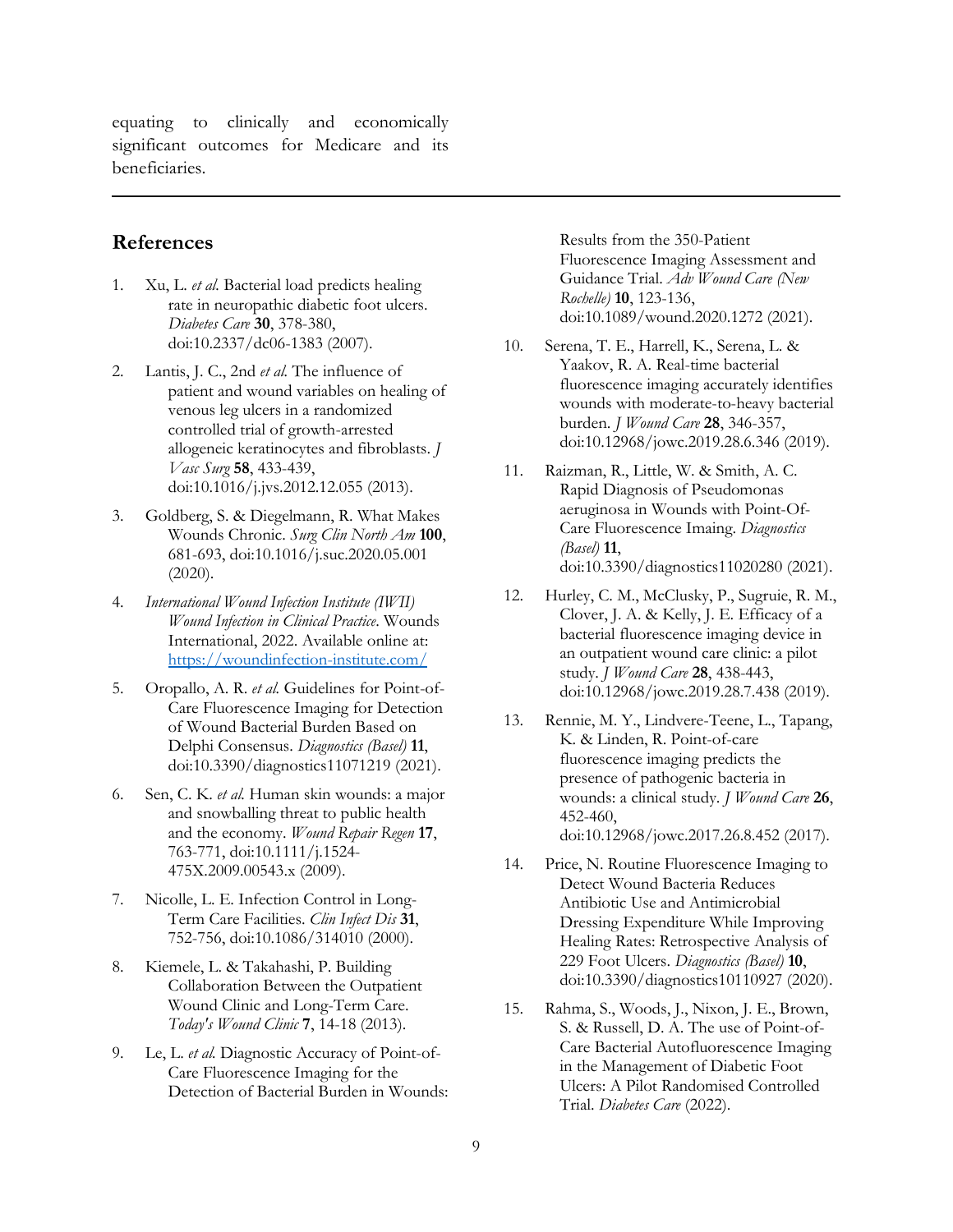- 16. VanGilder, C., Lachenbruch, C., Algrim-Boyle, C. & Meyer, S. The International Pressure Ulcer Prevalence™ Survey: 2006-2015: A 10-Year Pressure Injury Prevalence and Demographic Trend Analysis by Care Setting. *J Wound Ostomy Continence Nurs* **44**, 20-28, doi:10.1097/won.0000000000000292 (2017).
- 17. Davis, C. M. & Caseby, N. G. Prevalence and incidence studies of pressure ulcers in two long-term care facilities in Canada. *Ostomy Wound Manage* **47**, 28-34 (2001).
- 18. Brillhart, B. Preventive skin care for older adults. *Geriatrics and Aging* **9**, 334-339 (2006).
- 19. LeBlanc, K., Woo, K. Y., VanDenKerkhof, E. & Woodbury, M. G. Skin tear prevalence and incidence in the long-term care population: a prospective study. *J Wound Care* **29**, S16-s22, doi:10.12968/jowc.2020.29.Sup7.S16 (2020).
- 20. Ginde, A. A., Moss, M., Shapiro, N. I. & Schwartz, R. S. Impact of older age and nursing home residence on clinical outcomes of US emergency department visits for severe sepsis. *J Crit Care* **28**, 606- 611, doi:10.1016/j.jcrc.2013.03.018 (2013).
- 21. Jump, R. L. P., Levy, S. M. & Saltsman, W. S. Post-acute and Long-term Care Settings as First Responders for the Surviving Sepsis Campaign. *J Am Med Dir Assoc* **20**, 275-278, doi:10.1016/j.jamda.2018.11.010 (2019).
- 22. Yoshikawa, T. T., Reyes, B. J. & Ouslander, J. G. Sepsis in Older Adults in Long-Term Care Facilities: Challenges in Diagnosis and Management. *J Am Geriatr Soc* **67**, 2234-2239, doi:10.1111/jgs.16194 (2019).
- 23. Fay, K. *et al.* Assessment of Health Care Exposures and Outcomes in Adult Patients With Sepsis and Septic Shock. *JAMA Netw Open* **3**, e206004, doi:10.1001/jamanetworkopen.2020.6004 (2020).
- 24. Alliance, S. *What is sepsis?*, Available online at: [https://www.sepsis.org/sepsis](https://www.sepsis.org/sepsis-basics/what-is-sepsis/#:~:text=Sepsis%20is%20the%20body%E2%80%99s%20overwhe)[basics/what-is](https://www.sepsis.org/sepsis-basics/what-is-sepsis/#:~:text=Sepsis%20is%20the%20body%E2%80%99s%20overwhe)[sepsis/#:~:text=Sepsis%20is%20the%20](https://www.sepsis.org/sepsis-basics/what-is-sepsis/#:~:text=Sepsis%20is%20the%20body%E2%80%99s%20overwhe) [body%E2%80%99s%20overwhe](https://www.sepsis.org/sepsis-basics/what-is-sepsis/#:~:text=Sepsis%20is%20the%20body%E2%80%99s%20overwhe)
- 25. Dumyati, G., Stone, N. D., Nace, D. A., Crnich, C. J. & Jump, R. L. Challenges and Strategies for Prevention of Multidrug-Resistant Organism Transmission in Nursing Homes. *Curr Infect Dis Rep* **19**, 18, doi:10.1007/s11908- 017-0576-7 (2017).
- 26. Novosad, S. A. *et al.* Vital Signs: Epidemiology of Sepsis: Prevalence of Health Care Factors and Opportunities for Prevention. *MMWR Morb Mortal Wkly Rep* **65**, 864-869, doi:10.15585/mmwr.mm6533e1 (2016).
- 27. Andersen, C. A., McLeod, K. & Steffan, R. Diagnosis and treatment of the invasive extension of bacteria (cellulitis) from chronic wounds utilising point-of-care fluorescence imaging. *Int Wound J*, 1-13, doi:10.1111/iwj.13696 (2021).
- 28. Cole, W. & Coe, S. Use of a bacterial fluorescence imaging system to target wound debridement and accelerate healing: a pilot study. *J Wound Care* **29**, S44-S52, doi:10.12968/jowc.2020.29.Sup7.S4 (2020).
- 29. Sandy-Hodgetts, K. *et al. Optimising prevention of surgical wound complications: Detection, diagnosis and prediction.* Wounds International, London, 2022. Available online at[: www.woundsinternational.com](file:///C:/Users/Leah/AppData/Local/Microsoft/Windows/INetCache/Content.Outlook/CFP3VGJ3/www.woundsinternational.com)
- 30. Jaul, E., Barron, J., Rosenzweig, J. P. & Menczel, J. An overview of comorbidities and the development of pressure ulcers among older adults. *BMC Geriatr* **18**, 305, doi:10.1186/s12877-018- 0997-7 (2018).
- 31. Ng, R. *et al.* Increasing Complexity of New Nursing Home Residents in Ontario, Canada: A Serial Cross-Sectional Study. *J Am Geriatr Soc* **68**, 1293-1300, doi:10.1111/jgs.16394 (2020).